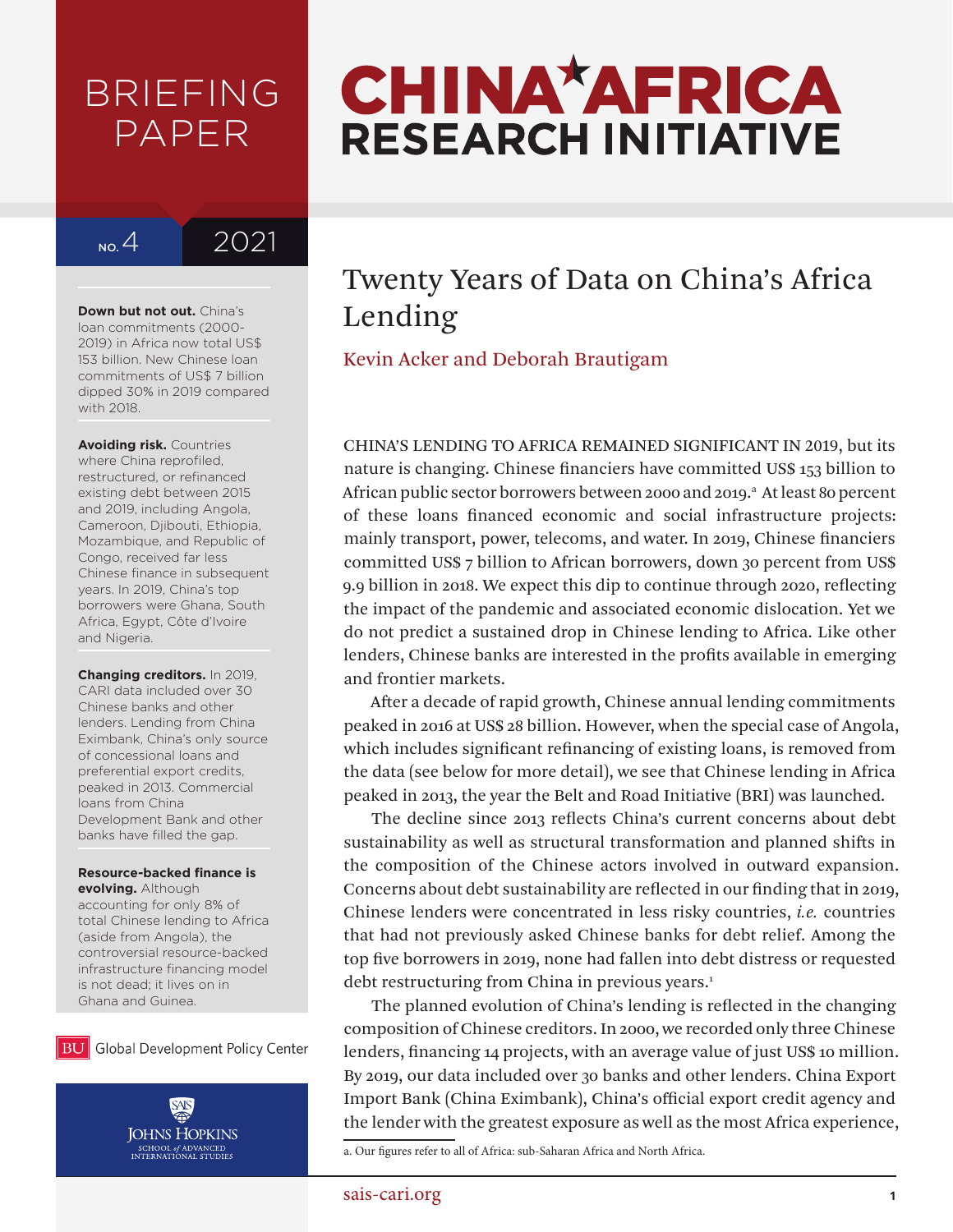committed US\$ 10.4 billion in 2013 alone. Yet since 2014, China Eximbank has averaged only US\$ 6.4 billion in annual loan commitments, with approximately US\$ 4 billion committed in 2019. On the other hand, we see an increase in commercial bank loans from China Development Bank, Industrial and Commercial Bank of China (ICBC), Bank of China (BOC), syndicated loans with Chinese and non-Chinese banks participating; and finance provided by Chinese companies such as Sinohydro (some of these are reflected in Figure 2).

#### **Box 1: SAIS-CARI Data & Methodology**

How much China lends to Africa is the subject of much debate. Chinese financiers themselves do not systematically release data on the loans they offer to individual overseas borrowers. In order to fill this gap, the China-Africa Research Initiative (CARI) employs a multilingual team of researchers to continually update a public database of Chinese loans to African governments and state-owned enterprises.3 Our method, "forensic internet sleuthing," very much resembles detective work: combing through stakeholder websites for clues combined with stakeholder interviews through our extensive network. Most reports of Chinese loans are not included in our data until our researchers confirm the formal signing of loan contracts (*not* MOUs) using African or Chinese government sources.

Our loan data is not equivalent to debt. Rather, our data shows loan commitments. Loan commitments are disbursed to borrowers as projects are implemented, and only then are reported as public debt. This can be a slow process. It is not uncommon for loans to take five or more years to be fully disbursed, and outstanding debt figures often represent only a fraction of committed loans, depending on disbursement and repayment schedules. We also continually work retroactively, checking the status of each commitment to check if it has moved to disbursement ("implementation"), and correcting our figures in the rare instances when a line of credit is canceled.

Several years ago, the Angolan government decided to stop taking out new oil-secured loans, reflecting the International Monetary Fund's (IMF) concerns about the challenges of this form of lending. As noted in earlier CARI research, resource-secured lending accounts for 26 percent of all Chinese loans in Africa, 2000 to 2019.2 However, Angola by itself accounts for 70 percent of China's resource-secured lending. Despite IMF concerns, countries like Ghana and Guinea have continued to use this modality.

**THE UPS AND DOWNS OF CHINESE LENDING 2010-2019**  FIGURE 1 SHOWS OUR DATA ON Chinese loan commitments to Africa from 2010 to 2019, with loans to Angola separated from the other countries. Angola is an important outlier in our data. China's largest borrower in Africa, Angola accounts for approximately 30 percent of all Chinese loan commitments to the region over the past decade. The volume and modalities of Chinese lending to Angola differ from China's lending to other African countries in some important ways. Most Chinese lending to Angola is secured by Angolan oil exports. As discussed below, for example, we find that aside from Angola, only eight percent of Chinese lending in Africa between 2000 and 2019 was secured by future flows of natural resources (versus 26 percent when including Angola). We often find a clearer picture of trends in China's lending to Africa by excluding data on Angola.

Between 2000 and 2019, Chinese financiers have committed US\$ 153 billion to African governments and state-owned enterprises. Eighty percent of this was committed in the 10 years 2010-2019, following the global financial crisis of 2008-2009. Buoyed by high commodity prices, high growth rates, and the growing appetite of Chinese contractors seeking projects overseas, African governments and Chinese banks were eager to develop new projects.

Between 2014 and 2015, global commodity prices crashed and GDP growth in Africa fell. Chinese lending decreased, but remained fairly steady between 2014 and 2018, averaging US\$ 9.5 billion per year. In 2019, Chinese financiers committed US\$ 7 billion to African borrowers, down 30 percent from US\$ 9.9 billion in 2018.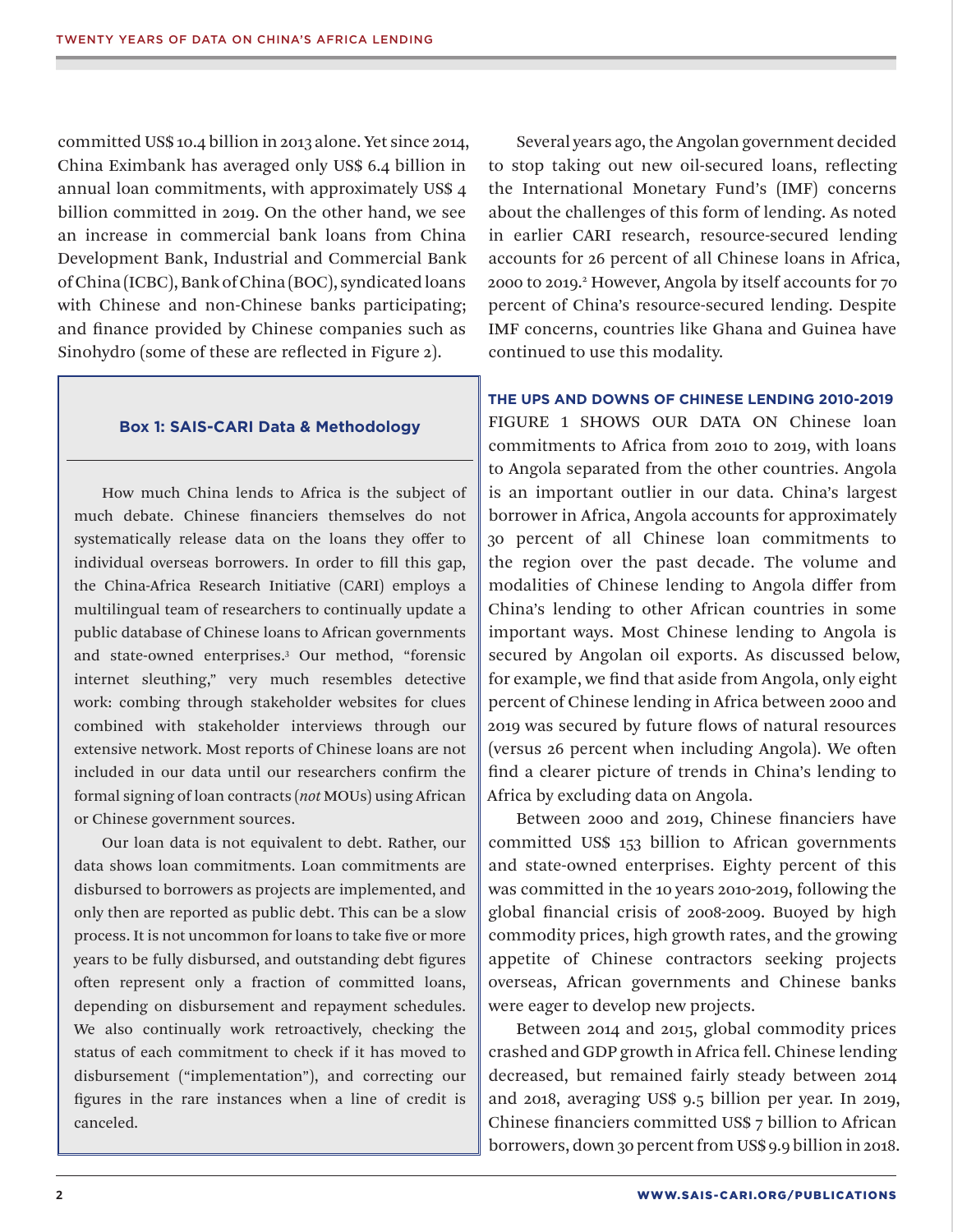In 2020, Zambia and



While this represents a significant decrease in Chinese lending, our preliminary data for 2020 shows that Chinese financiers will remain important creditors in Africa, with Africa's enormous infrastructure gap as an enduring attraction.

## **AVOIDING RISK: WHERE DID CHINESE LOAN FINANCE GO IN 2019?**

MANY PREVIOUSLY LARGE BORROWERS received little finance in 2019 (Table 1). Many of the borrowers that negotiated debt restructurings over the previous

years received no new loans, including the Republic of Congo, Mozambique, Ethiopia, and Djibouti.4 Others, including Angola, Zambia, Kenya, and Cameroon, received relatively small loans.

Angola, China's largest borrower, has seen a sharp decline in Chinese loan finance in recent years. After receiving over US\$ 1.5 billion in loan commitments per year from Chinese financiers since 2010, including a striking US\$ 19 billion in 2016, commitments from Chinese financiers reached just US\$ 405 million in 2018, and US\$ 106 million in 2019.

US\$ 1 billion per year each between 2010 and 2018. In November 2020, Zambia was the first country to default on a loan in the pandemic era when it defaulted on a eurobond payment. Kenyan lawmakers have called for restructuring of the loan for Kenya's Standard Gauge Railway.

Instead, Ghana, South Africa, Egypt, Côte d'Ivoire, and Nigeria were the largest recipients of Chinese loan commitments in 2019 (Table 1). None of these countries have restructured debt with China since 2000. In Ghana, the US\$ 1.25 billion includes loans signed out of two

**2010 - 2018 2019 Country Signed Commitments Country Signed Commitments** Angola US\$ 37 billion  $(US\$ 4 billion avg per year)$  Ghana US\$ 1.25 billion Ethiopia US\$ 11 billion  $(US$ 1.2 billion avg per year)$  South Africa US\$ 1.24 billion Zambia US\$ 9 billion (US\$ 1 billion avg per year) Egypt US\$ 1.2 billion Kenya US\$ 8.3 billion US\$ 6.5 million<br>(US\$ 920 million avg per year) Côte d'Ivoire US\$ 671 million Nigeria US\$ 5.6 billion (US\$ 620 million avg per year) Nigeria US\$ 550 million

**Table 1:** China's Top 5 African Borrowers in 2019 compared to 2010-2018

Source: SAIS-CARI Data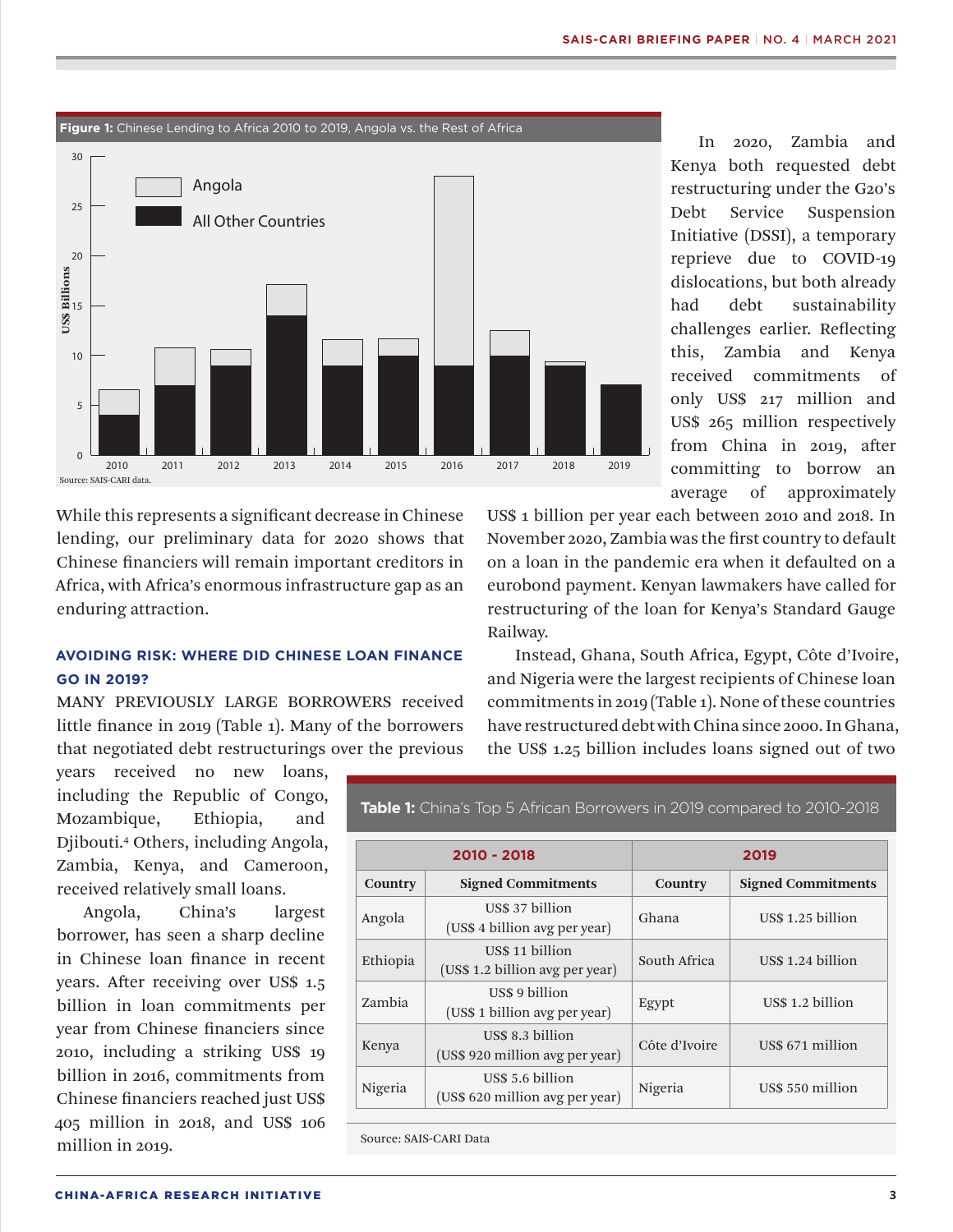large lines of future resource-secured credit, discussed below. While Ghana is designated by the joint IMF-WB debt sustainability analyses as experiencing a high risk of debt distress, it has not previously restructured debts with China, nor has it elected to participate in COVID-era G20 debt restructuring initiatives so far.

Egypt and South Africa are among the largest economies in Africa. Chinese lending to both countries started to increase in 2016 as China shifted to more commercial lending. Between 2010 and 2019, neither country had issues with debt sustainability, although the outlook for South Africa has worsened in recent years.

In South Africa, the US\$ 1.24 billion committed in 2019 is mostly made up of US\$ 967 million drawn by South African state-owned enterprises Transnet (railways) and Eskom (electricity) from lines of credit signed with China Development Bank. Transnet also borrowed US\$ 271 million from ICBC for capital expenditures.

In Egypt, China Eximbank signed loan commitments totaling US\$ 1.2 billion for a light rail project connecting Cairo to Egypt's New Administrative Capital. This is the third light rail project financed by China Eximbank in Africa, following a US\$ 475 million loan with Ethiopia in 2011 for the Addis-Ababa light rail project, and a US\$ 500 million loan with Nigeria in

**Figure 2:** Number of Chinese Projects Signed vs. Average Project Size (without Angola)

2012 for the Abuja light rail project. Egypt was the only country to borrow from China for a large rail project in 2019.

Nigeria and Côte d'Ivoire were also significant recipients of Chinese loan commitments in 2019. Nigeria is one of China's largest borrowers overall, and the country has not had trouble servicing its Chinese debts. Commitments to Nigeria in 2019 include approximately US\$ 400 million in China Eximbank loans to finance new phases of existing airport projects, and a commitment from China Development Bank to Lekki Port's Lekki Free Trade Zone Enterprise Limited, a public-private partnership project.

Chinese lending to Côte d'Ivoire started to increase after the 2010-2011 political crisis ended, and the country has so far borrowed prudently. Commitments to Côte d'Ivoire in 2019 include US\$ 290 million for the Gribo-Popoli 112 mw Hydropower Project and US\$ 284 million for a 12-city drinking water supply project, both from Eximbank, and a US\$ 97 million commitment from BOC for phase 1 of the PK24 Industrial Zone.

### **CHANGING CREDITORS: CHINESE COMMERCIAL BANKS BECOME LARGER LENDERS**

IN 2000, WE RECORDED ONLY three Chinese lenders, financing 14 projects, with an average value of just US\$ 10 million. Over the next 19 years, over 30 Chinese

> lenders would commit loans to African governments and stateowned enterprises. Since 2010, Chinese financiers have financed an average of 71 projects per year, at an average value of US\$ 180 million (Figure 2).

> The four biggest Chinese banks involved with lending to African countries are China Eximbank, CDB, ICBC, and BOC. China Eximbank--which is China's official export credit agency, and also the only bank offering government subsidized foreign aid concessional loans--is the largest and since 2000 accounts for 56 percent of

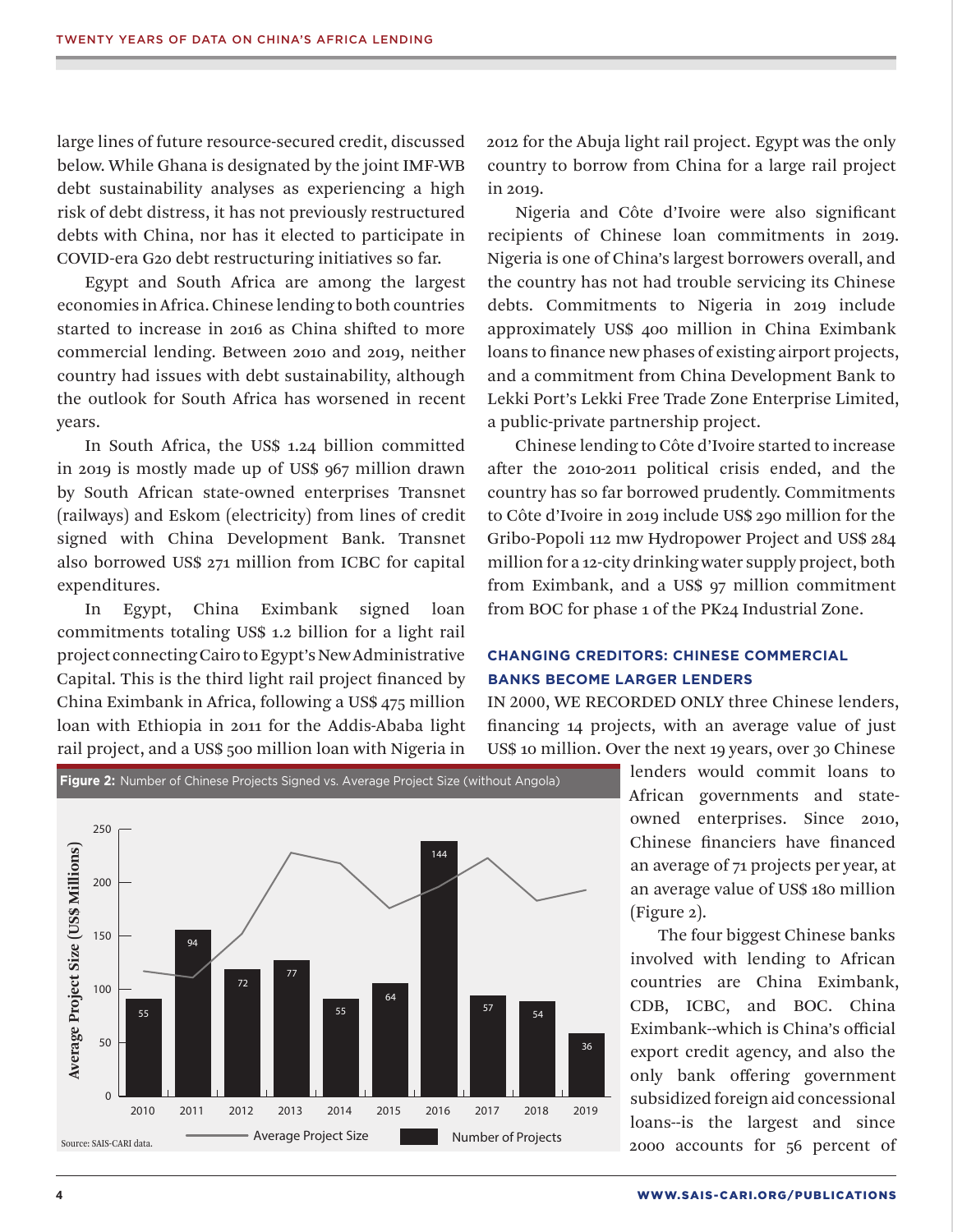

**Figure 3:**Loan Commitments to Africa\* from China's Big Four Overseas Lending Banks 2010-2019

all loans. CDB is a "hybrid" combining policy bank and commercial bank characteristics, and accounts for 24 percent of all loans since 2000.5 ICBC and BOC are strictly commercial banks, and have so far lent at smaller volumes. However, they are providing an increasingly large share of Chinese loan commitments to African countries.

Between 2000 and 2009, China Eximbank committed approximately 71 percent of all Chinese loans in Africa. Over the past decade, China Eximbank's share of total commitments dropped to 53 percent (US\$ 67 billion). After committing little finance to African governments between 2000 and 2009, CDB has become the second largest lender in Africa over the past 10 years (Figure 3). Between 2010 and 2019, China Development Bank accounted for US\$ 37 billion, 30 percent of all Chinese loan commitments in the period. Notably, between 2016 and 2018, CDB lent over US\$ 2.4 billion to stateowned enterprises in South Africa and US\$ 2.8 billion to state-owned banks in Egypt. Both countries are middle-income and had signed almost no loans with Chinese financiers in the previous period.

Chinese commercial banks, such as the ICBC and BOC also started to make more loan commitments. Between 2015 and 2019, ICBC and BOC signed US\$ 6.4 billion worth of loan commitments with African

borrowers, compared to US\$ 3.9 billion between 2010 and 2014.

## **RESOURCE-BACKED LENDING**

Contracting future revenues from natural resource exports as loan repayment is a way both for borrowers to attract finance, and for lenders to mitigate risks to repayment. However, this lending modality can pose problems when commodity prices fluctuate.

Angola and the Republic

of Congo have both needed to negotiate debt relief after commodity prices crashed. Angola historically has been the largest borrower using the future flow of oil revenues to secure loans from China, but agreed to end this practice in 2018 during negotiations over an IMF assistance program. The Republic of Congo borrowed extensively from Chinese oil-backed lines of credit through 2014, but has not borrowed new oilbacked loans from China since.

Sudan is another historically large borrower of resource-backed loans from China. Sudan has not used this modality since the oil-producing southern regions gained independence in 2011. South Sudan has attempted to use oil-secured finance but civil war has stymied most Chinese lending there.

While the practice of resource-secured lending has declined in these countries, in others it continues. In the Democratic Republic of the Congo, loans backed by copper exports continue to finance infrastructure projects under the Sicomines agreement.<sup>6</sup> In 2017, Guinea signed Africa's first-ever bauxite-backed line of credit with Chinese financiers, with ICBC and Eximbank both contributing. Loans totalling US\$ 587 million for two road projects were signed out of the line of credit in 2018.

In 2019, Ghana signed resource-secured loans totalling US\$ 947 million. Of this, US\$ 397 million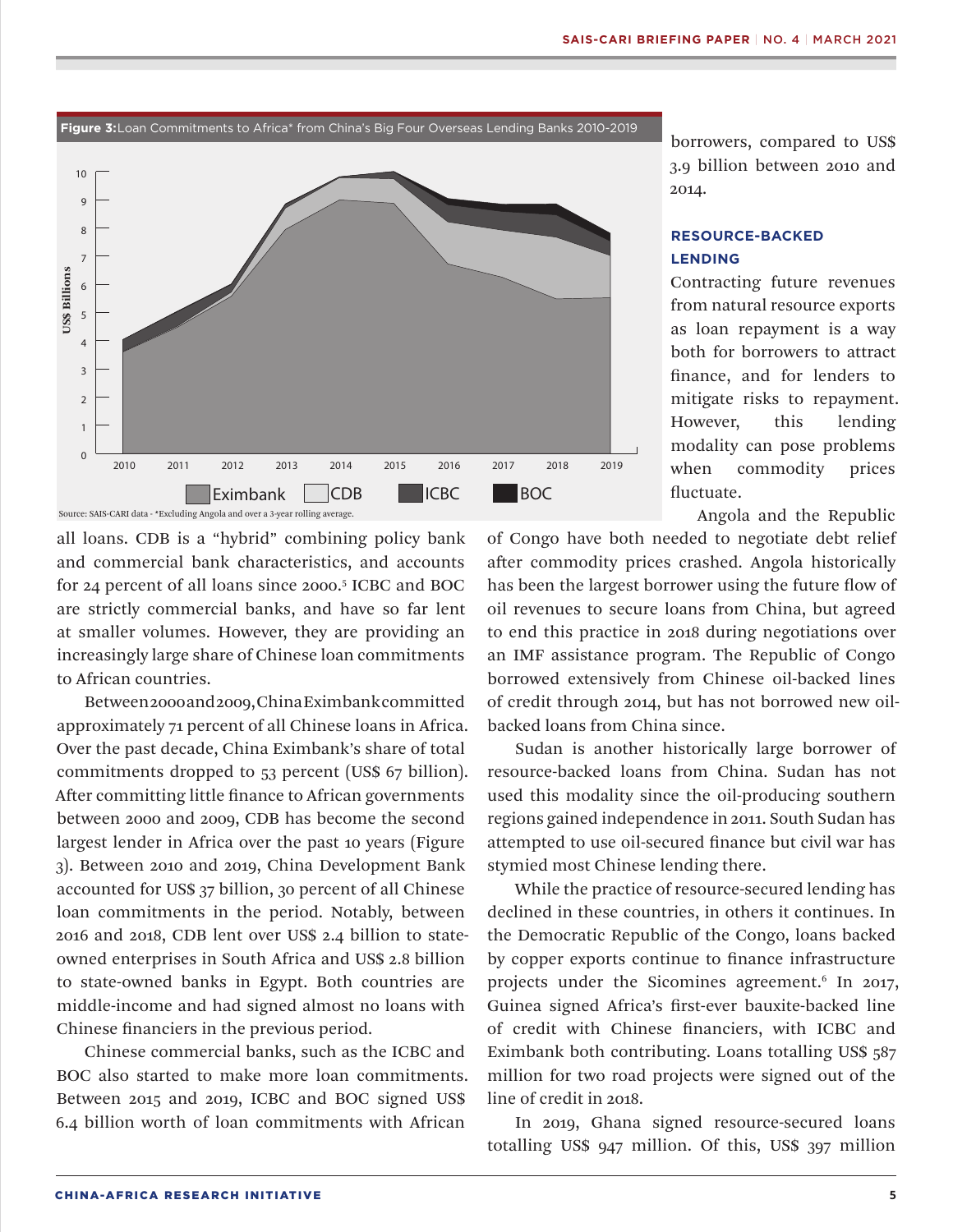came from a 2011 oil-backed line of credit from China Development Bank that remained open (annual commitment fees were eliminated). Originally the credit totaled US\$ 3 billion and was to be disbursed in two separate tranches, with different terms. Slow implementation, fluctuating oil prices and concerns about debt sustainability eventually led the Ghanaian authorities to drop one of the two credit tranches in 2015, reducing the total to US\$ 1.5 billion.7 After two projects were signed in 2013, the line of credit remained unused for 6 years.

Ghana is also financing road projects with approximately US\$ 550 million from a second credit, this one backed by bauxite and arranged through one of China's major EPC contractors, Sinohydro. The loan is structured as a deferred payment agreement, whereby Sinohydro agreed to source the financing for the roads. The government of Ghana, through the Ghana Integrated Bauxite and Alumina Development Authority, will repay Sinohydro from an escrow account into which revenues from refined bauxite exports will be deposited.

#### **CONCLUSION**

CHINESE FINANCE HAS BECOME AN increasingly important source of capital for infrastructure projects in Africa. Despite decreasing over the past years, and falling below US\$ 9 billion in 2019 for the first time since 2010, Chinese finance will continue to be an important source of infrastructure finance for African countries.

The data on Chinese lending to Africa from the past 10 years shows that Chinese financiers adapt to changing economic and political conditions in Africa as they learn from experiences with borrowers in debt distress and debt restructuring negotiations. Rather than continuing to blindly dump finance into countries with debt issues, Chinese financiers have shifted away from these countries -- albeit belatedly in some cases, such as Zambia -- and towards borrowers with stronger economies and debt management.

Some financiers have pulled back, and some have become more active. China Eximbank, the largest financier in Africa and China's official export credit agency, has reduced its lending in Africa over the past decade, and commercial Chinese banks have increased their exposure. We expect this trend to continue as Chinese commercial banks seek to expand their overseas markets. While several countries continue to leverage resource exports to finance infrastructure development, the profile of the borrowers of these loans and the resource exports behind them are changing.

The onset of the COVID-19 crisis in 2020 has accelerated change to Chinese finance, as more borrowers have experienced debt issues and requested debt restructurings. Preliminary data suggests that while loan commitments will further decrease, borrowers are still signing loans with Chinese banks, especially those whose economies have fared better through the pandemic.★